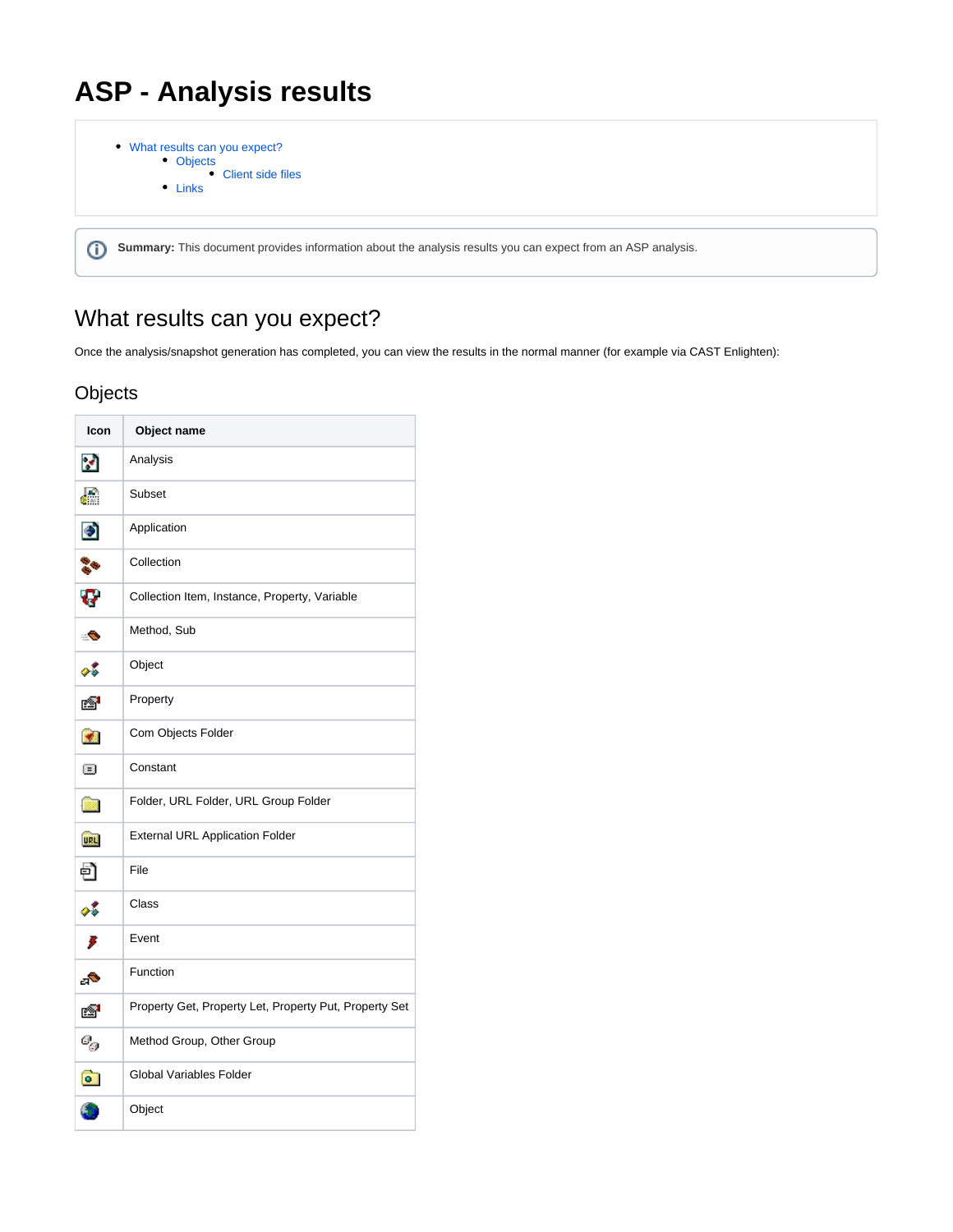

#### <span id="page-1-0"></span>**Client side files**

The following client side files types where present in a project will be displayed using the standard icon used in Windows:

- **Image files** (.gif, .jpg etc.)
- **ASP files** (.asp, .asa etc.)
- **HTML files** (.htm, .html, .htc etc.)
- **Script files** (.js, .vbs etc.)

### <span id="page-1-1"></span>Links

| Link type  |                            | When is this link type created?                                                                                                                                                                                                                                                                                                                                                                                                                                              |
|------------|----------------------------|------------------------------------------------------------------------------------------------------------------------------------------------------------------------------------------------------------------------------------------------------------------------------------------------------------------------------------------------------------------------------------------------------------------------------------------------------------------------------|
| <b>USE</b> | <b>TypLib</b>              | METADATA TYPE = "TypeLib" FILE =<br>"TypLibFileName"                                                                                                                                                                                                                                                                                                                                                                                                                         |
|            | <b>Applet</b>              | <applet code="AppletCode" codebase="&lt;br">"AppletCodeBase" &gt;</applet>                                                                                                                                                                                                                                                                                                                                                                                                   |
|            | ActiveX through a variable | $x = new ActiveXObject("A.B")$<br>function $f()$<br>$\{$<br>x.Method()                                                                                                                                                                                                                                                                                                                                                                                                       |
|            |                            | Use link between f and A.B                                                                                                                                                                                                                                                                                                                                                                                                                                                   |
|            | Dynamic data source        | <object classid="clsid:&lt;br&gt;Sample" id="id_obj"></object><br><a <br="" datafld="url" datasrc="#id_obj">id=id_a&gt;</a>                                                                                                                                                                                                                                                                                                                                                  |
|            |                            | Use link between id_a and id_obj                                                                                                                                                                                                                                                                                                                                                                                                                                             |
|            | Database object            | $<$ SCRIPT $>$<br>ExecuteSQL("select * from authors")<br>$<$ /SCRIPT>                                                                                                                                                                                                                                                                                                                                                                                                        |
|            | <b>MAP</b>                 | <img border="0&lt;br" src="images/cover.jpg"/> usemap="#covermap" ismap id=id_img><br><map name="covermap"><br/><area <br="" href="whatis.htm" shape="rect"/>coords="0,0,315,198"&gt;<br/><area <br="" href="signup.asp" shape="rect"/>coords="0,198,230,296"&gt;<br/><area <br="" href="holdings.asp" shape="rect"/>coords="229, 195, 449, 296"&gt;<br/><area <br="" href="question.htm" shape="rect"/>coords="314, 0, 449, 196"&gt;<br/><math>\langle</math> map&gt;</map> |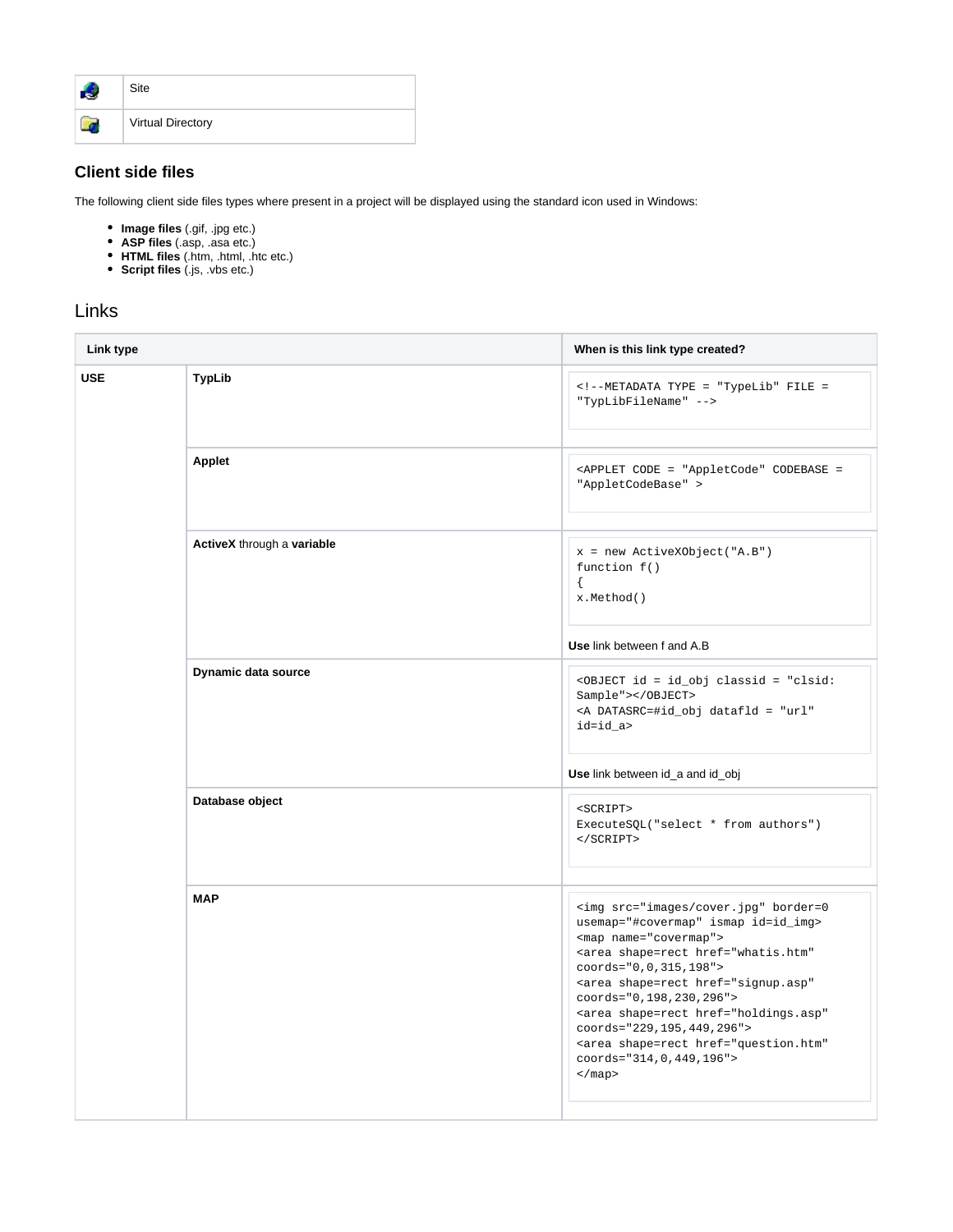| <b>MENTION</b> | Indicates the area in which the <b>ActiveX</b> is mentioned    | function f()<br>€<br>return CreateObject("A.B")<br>ł<br>Mention link between f and A.B |
|----------------|----------------------------------------------------------------|----------------------------------------------------------------------------------------|
|                | Indicates the area in which the <b>class name</b> is mentioned | function f()<br>€<br>return new $g()$<br><sup>}</sup><br>Mention link between f and g  |
| <b>INCLUDE</b> | Indicates the inclusion of a file                              | <script language="JavaScript" src="&lt;br"></script>                                   |